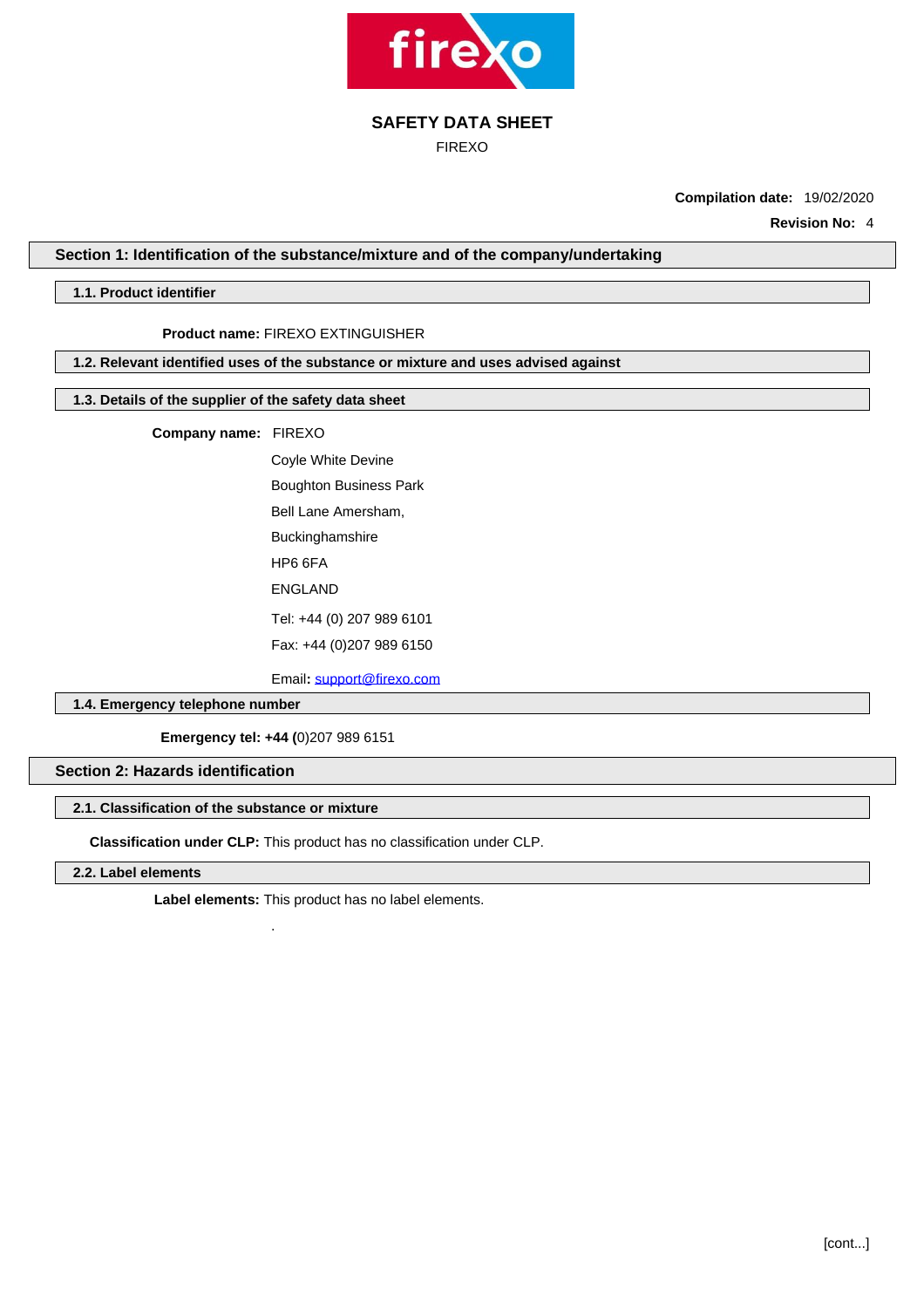# FIREXO

# **2.3. Other hazards – Transport information**

### **PBT**: This product is not identified as a PBT/vPvB substance

### **Section 3: Composition/information on ingredients**

### **3.2. Mixtures**

### AMMONIUM SULFATE

| <b>EINECS</b> | CAS       | <b>PBT/WEL</b>                                            | <b>CLP Classification</b> | Percent (%) |
|---------------|-----------|-----------------------------------------------------------|---------------------------|-------------|
|               | 7783-20-2 | Substance with a<br>community workplace<br>exposure limit | N/A                       | $1 - 10$    |

# WATER

| <b>EINECS</b> | CAS       | <b>CLP Classification</b> |
|---------------|-----------|---------------------------|
| 231-791-2     | 7732-18-5 | N/A<br>$\blacksquare$     |

### NITROGEN, PRESSURIZED

| <b>EINECS</b> | CAS       | <b>CLP Classification</b> |
|---------------|-----------|---------------------------|
|               | 7727-37-9 | -H280 Gas under pressure  |

## **Section 4: First aid measures**

| 4.1. Description of first aid measures |                                                                                                                                                                                                                                                                     |
|----------------------------------------|---------------------------------------------------------------------------------------------------------------------------------------------------------------------------------------------------------------------------------------------------------------------|
|                                        | <b>Skin contact:</b> Remove contaminated clothing and wash skin with soap and water.<br>Get medical attention if any discomfort continues unless stuck to skin.                                                                                                     |
|                                        | <b>Eye contact:</b> Rinse immediately with plenty of water. Remove any contact lenses and open<br>eyelids wide apart. Continue to rinse for at least 15 minutes. Get medical attention<br>if any discomfort continues.                                              |
|                                        | <b>Ingestion:</b> Rinse mouth thoroughly with water. Do not induce vomiting. If vomiting occurs, the<br>head should be kept low so that stomach vomit doesn't enter the lungs. Give<br>plenty of water to drink. Get medical attention if any discomfort continues. |
|                                        | <b>Inhalation:</b> Move affected person to fresh air. Get medical attention if any discomfort<br>continues.                                                                                                                                                         |
|                                        | 4.2. Most important symptoms and effects, both acute and delayed                                                                                                                                                                                                    |
|                                        | <b>Skin contact</b> Can be irritating to skin.                                                                                                                                                                                                                      |
|                                        | Eye contact: Can cause eye irritation.                                                                                                                                                                                                                              |
|                                        | <b>Inhalation:</b> May cause respiratory system irritation.                                                                                                                                                                                                         |

# **4.3. Indication of any immediate medical attention and special treatment needed**

**Immediate / special treatment:** Not applicable

### **Section 5: Fire-fighting measures**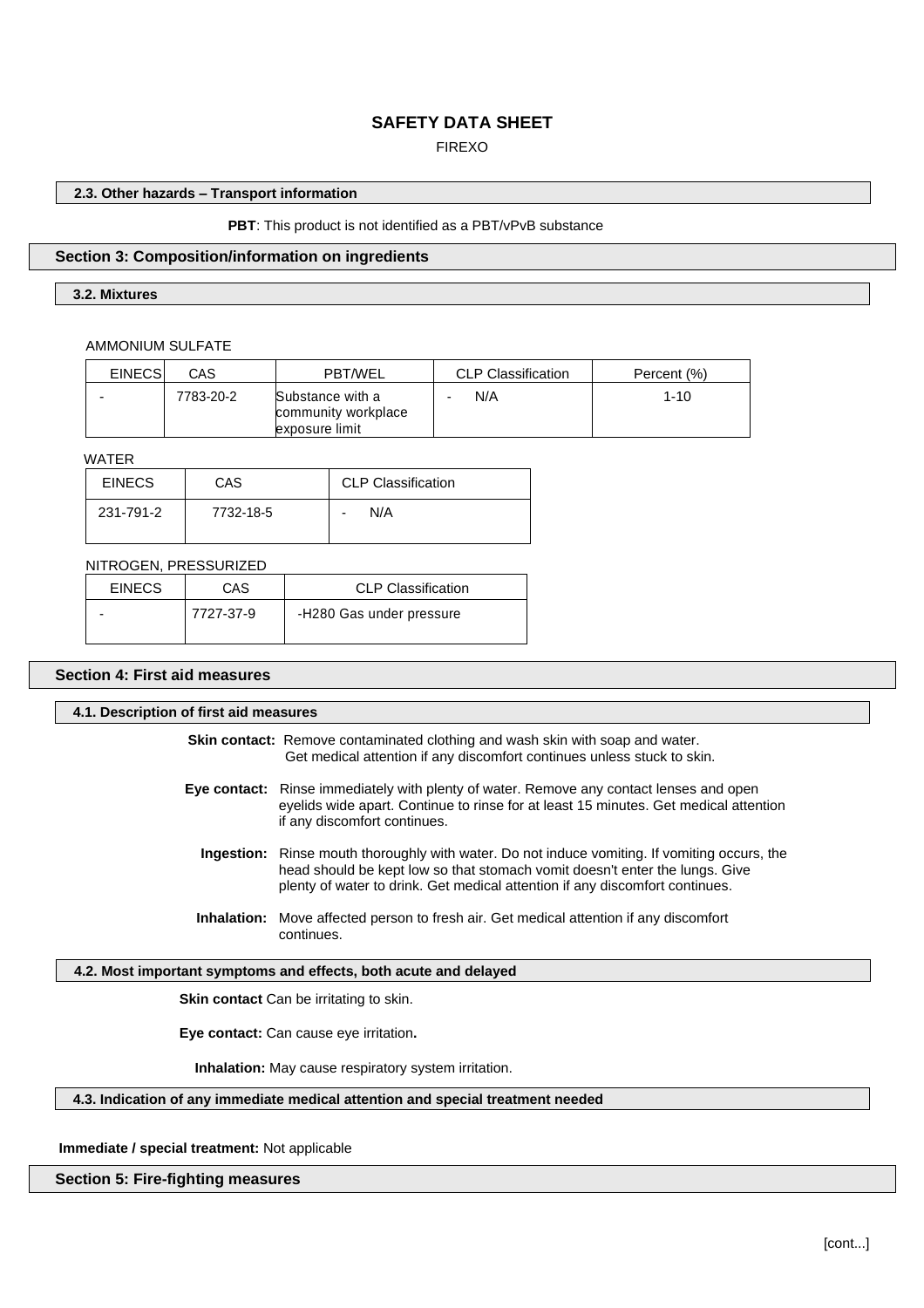FIREXO

### **5.1. Extinguishing media**

**Extinguishing media:** N/A

### **5.2. Special hazards arising from the substance or mixture**

**Exposure hazards:** N/A

### **5.3. Advice for fire-fighters**

**Advice for fire-fighters:** The product is developed for use in fire-fighting situations.

### **Section 6: Accidental release measures**

### **6.1. Personal precautions, protective equipment and emergency procedures**

**Personal precautions:** Follow precautions for safe handling described in this safety data sheet. Avoid inhalation

of dust and contact with eyes. Provide adequate ventilation.

### **6.2. Environmental precautions**

**Environmental precautions:** Avoid discharge into water courses or onto the ground where possible. Wash spillage site with water.

# **6.3. Methods and material for containment and cleaning up**

**Clean-up procedures:** Absorb into dry earth or sand. Wash the spillage site with water for safe waste

disposal.

### **6.4. Reference to other sections**

**Reference to other sections:** Refer to section 8 of SDS.

### **Section 7: Handling and storage**

### **7.1. Precautions for safe handling**

**Handling requirements:** Avoid direct contact with the substance where possible.

### **7.2. Conditions for safe storage, including any incompatibilities**

**Storage conditions:** Store in a cool, well ventilated area. Keep container tightly closed.

### **7.3. Specific end use(s)**

**Specific end use(s):** No data available.

### **Section 8: Exposure controls/personal protection**

### **8.1. Control parameters**

**Workplace exposure limits:** No data available.

### **DNEL/PNEC Values**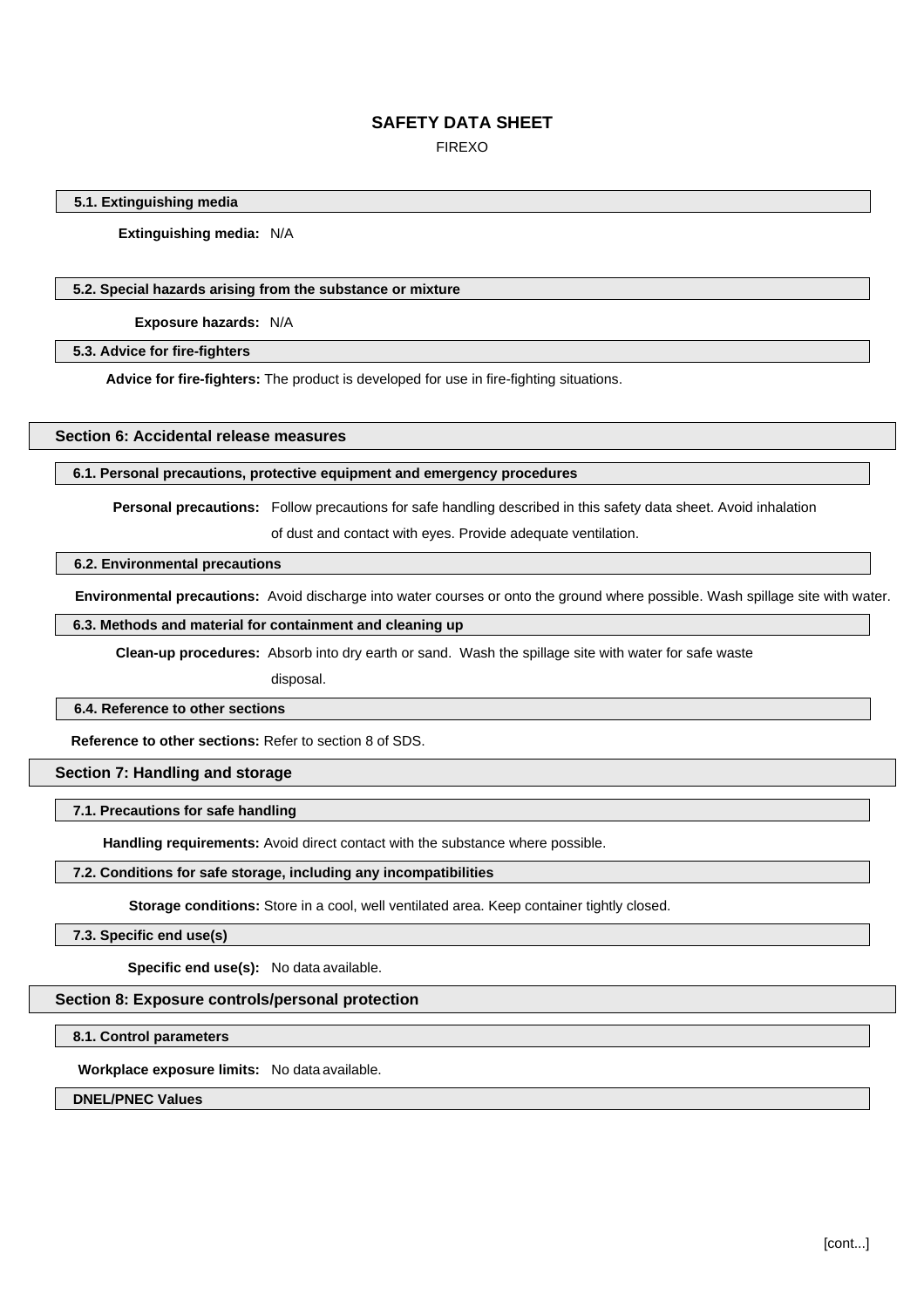FIREXO

**Hazardous ingredients**:

### **AMMONIUM SULFATE (7783-20-2)**

| Type        | Exposure                 | Value mg | Population     | Effect                   |
|-------------|--------------------------|----------|----------------|--------------------------|
| <b>DNEL</b> | Dermal                   | 42.7     | <b>Workers</b> | Systemic                 |
| <b>DNEL</b> | <b>Inhalation</b>        | 11.17    | <b>Workers</b> | Systemic                 |
| <b>DNEL</b> | Oral                     | 6.4      | Consumers      | Systemic                 |
| <b>DNEL</b> | Dermal                   | 12.8     | Consumers      | Systemic                 |
| <b>DNEL</b> | Inhalation               | 1.67     | Consumers      | Systemic                 |
| <b>PNEC</b> | Fresh water              | 0.321    |                |                          |
| <b>PNEC</b> | Marine water             | 0.312    | ۰              |                          |
| <b>PNEC</b> | Intermittent, freshwater | 62.6     | ۰              | $\overline{\phantom{0}}$ |
| <b>PNEC</b> | sewage treatment plant   | 0.063    | ۰              | $\overline{\phantom{0}}$ |

### **8.2. Exposure controls**

**Engineering measures:** Ensure there is sufficient ventilation of the area.

**Respiratory protection:** N/A.

**Hand protection:** Wear **i**mpermeable gloves where possible.

**Eye protection:** Wear Safety glasses where possible.

**Skin protection:** Wear protective clothes to prevent possibility of skin contact where possible.

### **Section 9: Physical and chemical properties**

### **9.1. Information on basic physical and chemical properties**

**State:** Liquid

**Colour:** Colourless

**Viscosity:** Non-viscous

**Boiling point/range°C:** >35 **Flash point°C:** >93

**pH:** Approx. 7

**9.2. Other information**

**Other information:** No data available.

### **Section 10: Stability and reactivity**

**10.1. Reactivity**

**Reactivity:** Stable under recommended transport or storage conditions.

**10.2. Chemical stability**

**Chemical stability:** Stable under normal conditions.

### **10.3. Possibility of hazardous reactions**

**Hazardous reactions:** Hazardous reactions will not occur under normal transport or storage conditions.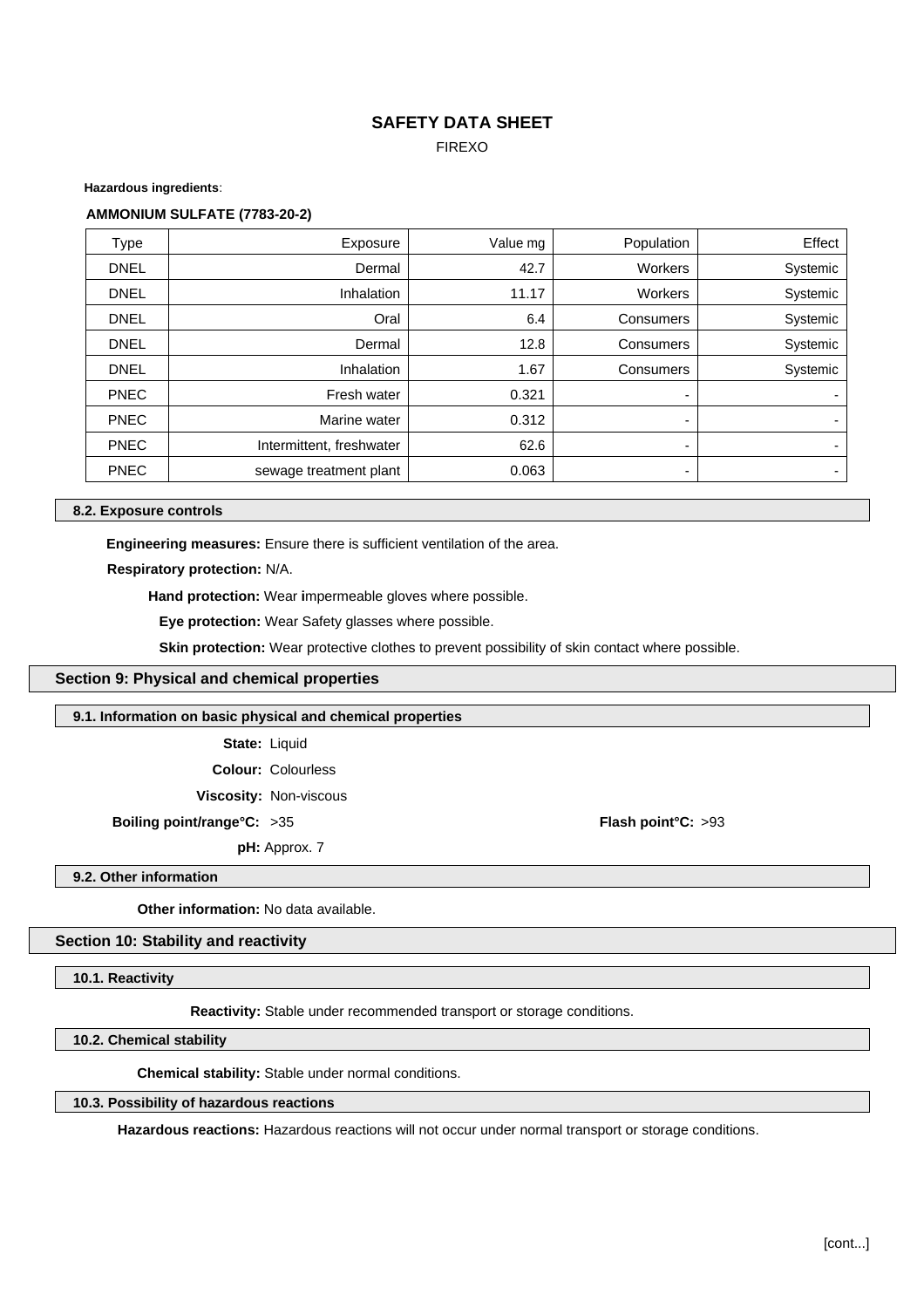FIREXO

### **10.4. Conditions to avoid**

**Conditions to avoid:** Avoid storing in excessive heat or cold for prolonged periods of time.

## **10.5. Incompatible materials**

### **Materials to avoid:** Strong oxidising agents. Strong acids. Strong bases

### **10.6. Hazardous decomposition products**

**Haz. decomp. products:** N/A

### **Section 11: Toxicological information**

**11.1. Information on toxicological effects**

### **Hazardous ingredients: Ammonium Sulfate**

| ORL | . .<br>╌<br>ĸА | ____ | $\sim$ $\sim$ $\sim$<br>ור:'<br>__<br>__ | 11.6<br>אוטויי - |  |
|-----|----------------|------|------------------------------------------|------------------|--|
|     |                |      |                                          |                  |  |

### **Symptoms / routes of exposure**

**Skin contact:** Can be irritating to skin.

**Eye contact:** Can cause eye irritation.

**Ingestion:** May cause discomfort if swallowed.

**Inhalation:** May cause respiratory system irritation.

**Delayed / immediate effects:** There is no further information at this time.

### **Section 12: Ecological information**

**12.1. Toxicity**

**Ecotoxicological ingredients:**

### **Ammonium Sulfate**

| ł<br>. .<br>г. |
|----------------|
|----------------|

 $LC50$  (96hrs)  $\qquad$  126 mg/l

# **12.2. Persistence and degradability**

**Persistence and degradability:** Biodegradable

**12.3. Bioaccumulative potential**

**Bioaccumulative potential:** No bioaccumulation potential.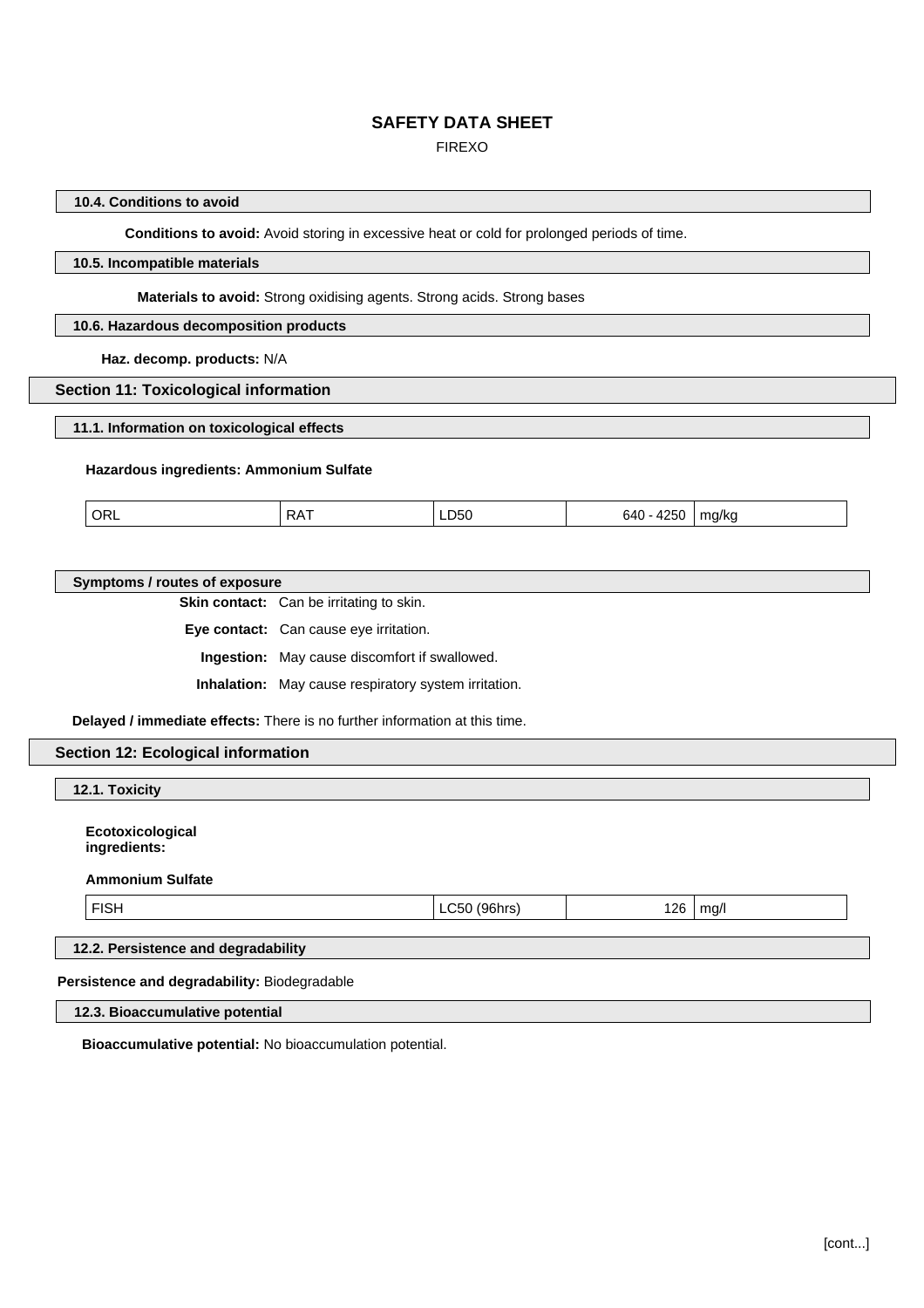FIREXO

### **12.4. Mobility in soil**

**Mobility:** Readily absorbed into soil, Soluble in water. Non-volatile

## **12.5. Results of PBT and vPvB assessment**

**PBT identification:** This product is not identified as a PBT/vPvB substance.

#### **12.6. Other adverse effects**

 **Other adverse effects:** Negligible ecotoxicity.

#### **Section 13: Disposal considerations**

**13.1. Waste treatment methods**

**Disposal operations:** If unused**.** Transfer to a suitable container and arrange for collection by suitable

disposal company.

### **Section 14: Transport information**

**In accordance with ADR / RID / IMDG / IATA .**

**Consult current IATA Regulations prior to shipping by air.**

**Consult current IMDG Regulations prior to shipping by water.**

**Proper Shipping Name:** Fire Extinguisher **UN Number:** UN 1044 **DOT LABEL(S) REQUIRED:** Non-Flammable Gas  **Packing Group:** Not applicable **Hazard class:** 2.2 (Non-Flammable Gas).

# **Section 15: Regulatory information**

**Section 15: Regulatory information**

**15.1. Safety, health and environmental regulations/legislation specific for the substance or mixture**

### **Specific regulations:** Not applicable.

**15.2. Chemical Safety Assessment**

**Chemical safety assessment:** A chemical safety assessment has not been carried out for this substance or the mixture

by the supplier.

### **Section 16: Other information**

**Other information:** according to Regulation (EC) No. 1907/2006 (REACH) with its amendment Regulation

(EU) 2015/830

\* indicates text in the SDS which has changed since the last revision.

**Phrases used: Skin contact:** Can / May be irritating to skin.  **Eye contact:** Can **/** May cause serious eye irritation.  **Inhalation:** Can **/** May cause respiratory system irritation